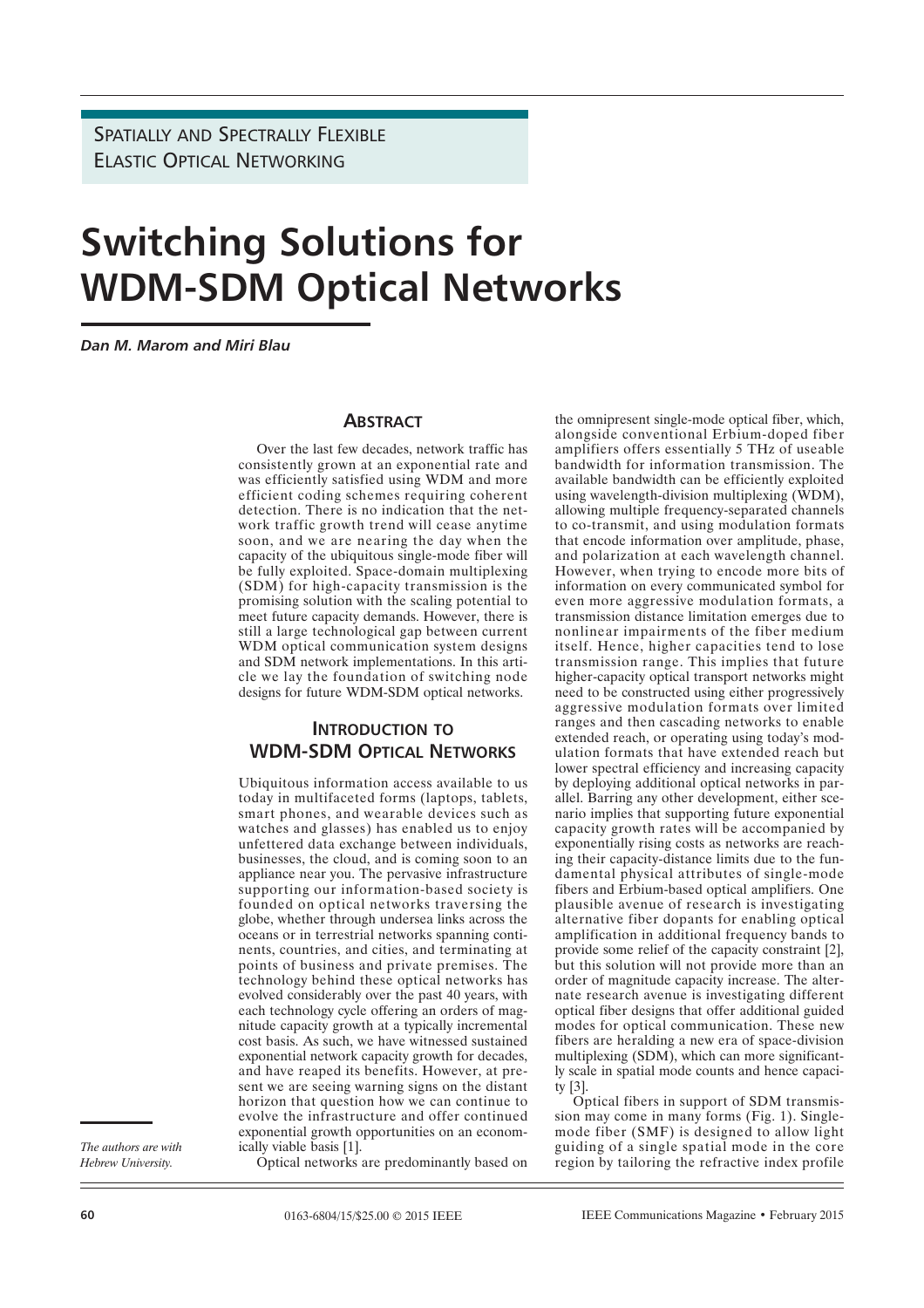and core dimensions. Multiple cores can be placed within a single fiber cladding, forming a multi-core fiber (MCF), with each core now supporting a single spatial mode. Hence, MCF may offer a capacity multiplier equal to the core count. Alternatively, the core dimensions or refractive index contrast can be modified to support additional optically guided spatial modes. These few-mode fibers (FMFs) may offer a capacity multiplier equal to the mode count. A somewhat more exotic fiber design is that of the annular core fiber (ACF), which supports multiple spatial modes confined to the annular core region [4]. The annular structure is designed to support a single radial mode and multiple azimuthal modes. One of the key differentiating metrics between SDM supporting fibers is whether the modes remain *uncoupled* in transmission or potentially may be *coupled* due to manufacturing imperfections as well as environmental effects such as bends, stress, and temperature gradients. Coupled transmission implies that the modes intermix, but the information is maintained within the set of modes. However, coupled transmission does require that these mixed modes must remain together in order to unravel the mixing at the receiver using digital signal processing. FMF and ACF are inherently prone to mixing as the modes spatially overlap and hence are categorized as a coupled SDM transmission medium. Even though in a simple MCF the cores are distinct, they may still couple if the cores are closely packed through evanescent fields; conversely, the MCF can be specifically designed to suppress coupling to very low values and remain essentially uncoupled. One flavor of SDM purports to use an array of existing SMF (or several SMF co-packaged [5], Fig. 1a); obviously, this SDM solution can be categorized as uncoupled because the fibers are separated. The SDM fiber can also be designed to support multiple coupled spatial mode subgroups, but have no coupling between the groups. Two such examples are an FMF-MCF hybrid, where there are uncoupled multiple higher index cores and each core supports several spatial modes [6], and an MCF design with uneven spacing allowing only the closely packed cores to couple [7, 8].

Transitioning to an optical network based on high-capacity SDM fiber links is still far off and entails resolving many issues related to its implementation, such as identifying the best SDM fiber options, the optical amplification means, and efficient space multiplexing and demultiplexing methods. This article focuses on the alloptical switching operations occurring at network nodes, where information-bearing channels have to be routed toward their destinations within an optical mesh topology. Such switching can occur for the individual wavelength and space channels, or possibly performed jointly over all modes or all wavelengths, and other mixed solutions in an effort to simplify the implementation. These options are weighed in terms of their physical realization requirements, as well as routing flexibility and scaling potential. Integration is key for the economic viability of the SDM solution, and the cost of implementation of the WDM-SDM network switching nodes will be a decisive factor



Figure 1. Different types of fibers in support of SDM, showing their geometrical form and propagating spatial mode distributions: a) single-mode fiber array; b) multi-core fiber; c) few-mode fiber; d) annular-core fiber; e) multi-core supporting few modes; f) multi-core arranged in coupled subgroups.

to be reckoned with. While this article lays the foundation for switching node designs of future WDM-SDM optical networks, their complete assessment and merit identification will likely require intense research effort by the optical networking community to identify the trade-offs and costs in advance of deployment and uptake of such networks.

## **WDM-SDM SWITCHING CLASSIFICATION**

The adoption of new SDM-supporting fibers in the optical network potentially increases the capacity per fiber by a factor of *M*, the number of guided spatial modes. Considering that each fiber mode still spectrally spans the optical communication band, WDM can be applied, carrying *N* wavelength channels per spatial mode. Hence, the WDM-SDM fiber capacity can be defined by a two-dimensional spatial-spectral array, with wavelengths  $(\lambda_1, ..., \lambda_N)$  and spatial modes ( $\sigma$ 1,  $\ldots$ ,  $\sigma M$ ) defining its columns and rows (Fig. 2). Before addressing the switching options available in a WDM-SDM optical network, it is first instrumental to consider the current state of switching in optical networks and emerging trends.

Today's optical networks employ wavelengthselective switches (WSSs) at network nodes to perform the switching, and are exclusively based on SMF interfaces [9]. A conventional WSS accepts a single fiber carrying WDM traffic and switches each wavelength channel to one of *K* possible output fiber ports. Note that each output fiber port can have any number of wavelength channels switched to it, as the switching is independently performed for each wavelength in the input port. The switch can also operate in reverse, receiving *K* input fibers with WDM traffic, and selecting on a wavelength channel basis which input fiber will be interconnected to the single output fiber port. Two identical wavelengths cannot be physically switched to the single output fiber in a WSS; such a network routing assignment is prohibited, and referred to as wavelength contention. In an optical mesh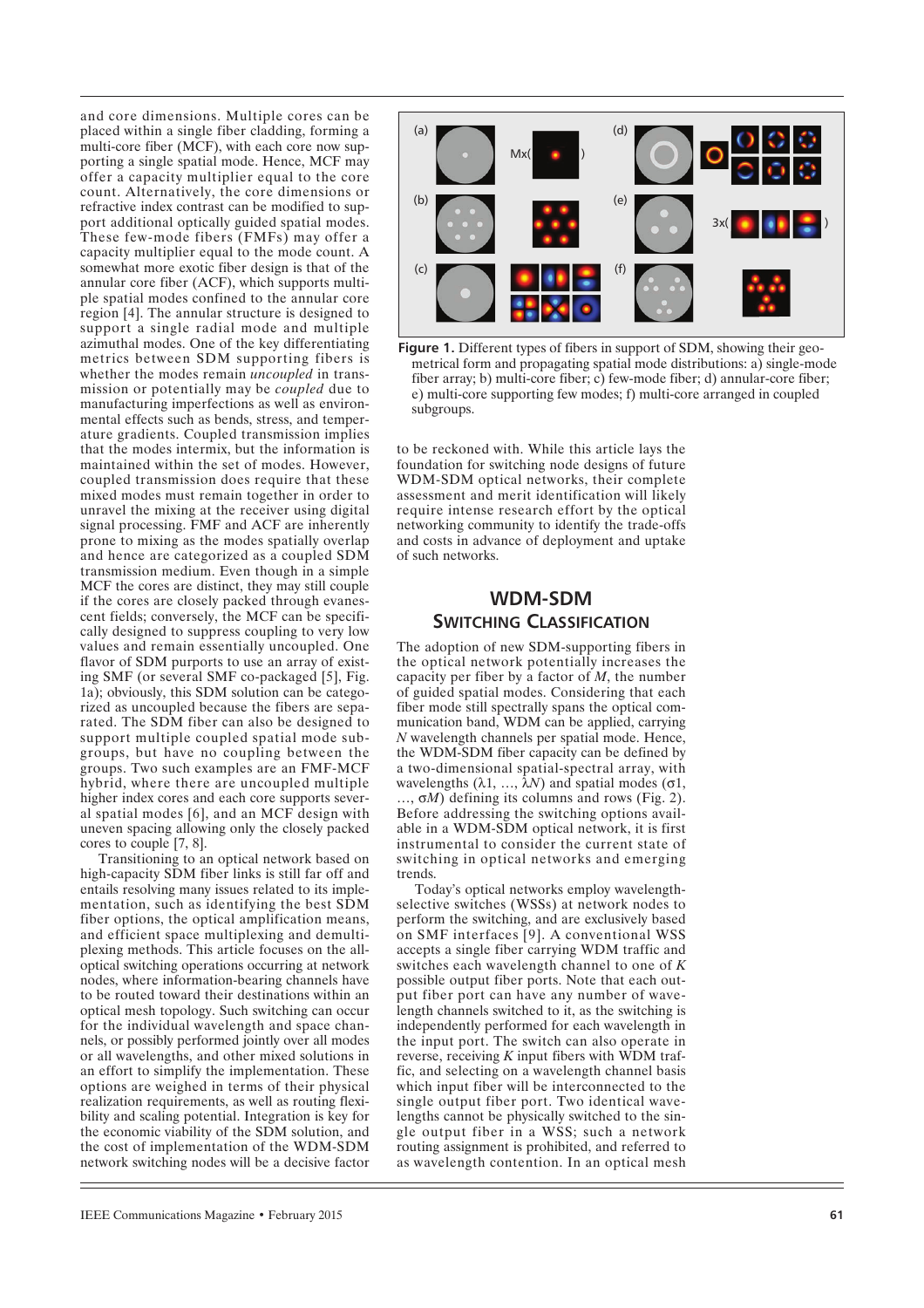

**Figure 2.** Parsing the fiber's SDM and WDM channels for switching, where space modes  $(\sigma1, ..., \sigmaM)$  and wavelength channels  $(\lambda_1, ..., \lambda_N)$  are fully utilized: a) space-wavelength granularity (each mode/wavelength channel can be independently switched); b) space granularity (switching performed on a mode basis across all wavelengths); c) wavelength granularity (switching performed on a wavelength basis across all modes); d) fractional space-full wavelength granularity (switching performed on a wavelength basis and spatial mode sub-groups).

network node, a broadcast-and-select or routeand-select architecture can perform the switching function, with the route function performed with a  $1 \times K$  WSS, and the select function with a  $K \times 1$  WSS [10]. The wavelength channels of a WSS are defined by the spectral switching elements, and typically reside on a 100 GHz (supporting about 50 channels) or 50 GHz grid (supporting nearly 100 channels). The fixed WSS channel plan imparts a certain inefficiency, as guard bands are introduced between adjacent channels that reduce the bandwidth available for information encoding. Today, as data volumes grow and SMF capacity is becoming a limiting factor, flexible-grid WSSs are being introduced. In a flexible-grid WSS the spectral selection does not adhere to a fixed grid and can be provisioned as required; large contiguous spectral channel bandwidths can be defined [11]. This capability is being utilized to create spectral super-channels, which consist of closely packed subchannels that are routed through the network as one entity with few or no guard bands between the subchannels. For example, a 200 GHz wide spectral super-channel can support 1 Tb/s capacity by combining several subchannels on separate carriers. Hence, employing superchannels for transport, the number of WDM channels tends to decrease while their assigned bandwidth increases. In SDM research experiments we are witnessing a reverse trend. Initial SDM experiments were conducted with few spatial modes (e.g., three) and are gradually increasing. Hence, the WDM-SDM capacity array might have, in certain scenarios, a column count of  $\sim$ 100  $\times$  50 GHz wide wavelength channels or maybe only  $\sim$  25  $\times$  200 GHz spectral super-channels (or even mixed assignments); the spatial mode row count may be only a few (e.g., 6–10) modes initially, but can certainly scale to tens to 100 in the future. These expected values are important to consider when weighing the different WDM-SDM switching technologies.

While there are many SDM fiber alternatives one can consider for implementing future WDM-SDM optical networks, for mesh node switching purposes we categorize them into three general archetypes:

**Uncoupled spatial modes:** Spatial channels remain distinct in fiber propagation and all ancillary network equipment, as would be experienced in uncoupled MCF (Fig. 1b) or an SMF bundle (Fig. 1a). Therefore, individual spatial modes can be switched from one SDM fiber link to another, or add/drop operations applied for any spatial mode/wavelength channel combination.

**Coupled spatial modes:** Spatial channels mix throughout fiber transmission, as occurs in FMF (Figs. 1c, 1d) and coupled MCF (Fig. 1b), forming spatial superchannels in which multiple data streams are transported as groups of subchannels occupying the same wavelength in independent modes/cores. As a result of the channel mixing, multiple-input multiple-output (MIMO) processing is required in order to unravel the mixed information, which occurs after coherent detection of all the spatial modes at the SDM receiver. Since the information is mixed across all spatial modes, modes cannot be separated for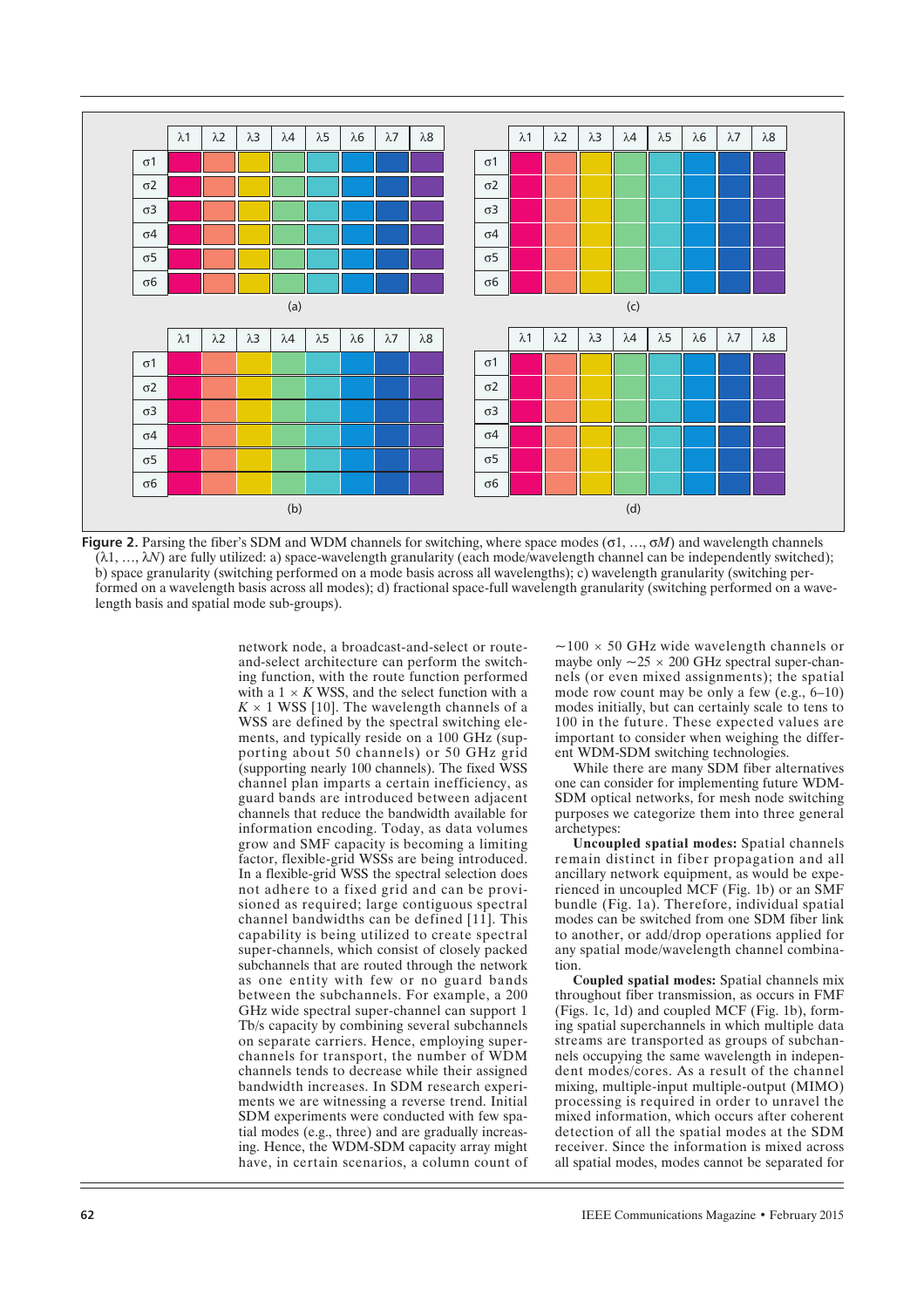switching to other destinations, or information loss will be experienced. A complete MIMO receiver has to be employed in order to separate the SDM data, an operation performed at the channel destination and not desirable at every mesh network node as network transparency will be lost.

**Coupled spatial subgroups:** Spatial modes may mix only within subgroups of the total spatial mode count. The subgroups are defined by the SDM fiber design, and the spatial modes belonging to a subgroup must not be separated in switching operation (Figs. 1e, 1f). Subdividing the spatial modes into subgroups of smaller size eases the switching limitations with respect to full mode coupling, while not reaching the full flexibility of uncoupled modes.

At the optical network nodes, the WDM-SDM traffic on each inbound fiber link has to be either redirected to outbound fiber links as part of the network information flow, or dropped to receivers for local consumption at the node's geographical location. Additional data is typically reintroduced, or added, in its place, originating at clients associated with the node. The SDM fiber categories dictate the permissible switching operations that can transpire at the optical network nodes. We identify four alternative switching scenarios that strongly correlate to the SDM fiber categories, forming multi-dimensional switching nodes of different granularities (Fig. 2).

**Independent spatial mode/wavelength channel switching (space-wavelength granularity):** The WDM-SDM fiber capacity can be switched independently for every spatial mode and wavelength combination (Fig. 2a). This forms the finest switching capacity granularity, leading to the greatest flexibility at the cost of increased realization complexity. Employing independent mode/wavelength switching requires uncoupled SDM fiber.

**Spatial mode switching across all wavelength channels (space granularity):** The WDM-SDM fiber capacity is switched at the spatial mode level, independent of wavelengths (Fig. 2b). Hence, the entire communication band per mode is jointly switched. At low spatial mode counts, space switching granularity is coarse (all WDM channels) but simple to realize. Employing independent mode switching also requires uncoupled SDM fiber.

**Wavelength switching across all spatial modes (wavelength granularity):** The WDM-SDM fiber capacity is switched at the wavelength level across all spatial modes, forming spatial superchannels that are routed through the network as one entity (Fig. 2c). Since the spatial modes are not separately routed, the network topology is similar to today's SMF networks, but benefitting from the SDM capacity multiplier. Employing wavelength switching across all modes is obligatory for coupled SDM fiber, but can also be applied to uncoupled SDM fibers.

**Wavelength switching across spatial mode subgroups (fractional space-full wavelength granularity):** The WDM-SDM fiber capacity is switched at the wavelength level across smaller spatial mode subgroups (Fig. 2a). The switching operation is still in support of spatial superchan-

nels within each subgroup, but applied independently to the subgroup elements. Employing the fractional space and full wavelength granularity capacity switching supports coupled subgroups of SDM fiber, but can also be applied to uncoupled SDM fibers.

Routing in the WDM-SDM optical network is constrained by the employed switched capacity granularity, as the network provisioning algorithms must assign each information flow request onto a route that can be supported by the switching nodes and is contention-free. An additional degree of freedom implicit in the switching capacity granularity involving the wavelength space (options A, C, and D), is the ability to flexibly define the switched spectrum. The independent space-wavelength granularity (option A) is the smallest capacity block size and offers the greatest routing flexibility, as even single wavelength and spatial mode requests can be accommodated. The alternative solutions (options B–D) utilize larger switching capacity granularities by addressing all wavelengths (B), spatial modes  $(C)$ , or spatial mode subgroups  $(D)$  as one entity. Such switching solutions may become inefficient when addressing small capacity requests, but the reduced hardware required to realize these degenerate switching solutions may be favorable implementation-wise. If using coupled SDM fiber, jointly switching all spatial modes (option C) is mandatory. The capacity granularity can be reduced by provisioning narrower spectral bands by the switching hardware, which may require some customization. For example, if the switching hardware can support minimal bandwidth provisioning of 35 GHz, a six spatial mode SDM fiber can offer enough capacity to support 1 Tb/s as the minimal switched granularity, which is a reasonable starting point for future WDM-SDM optical networks.

## **WDM-SDM SWITCHING SOLUTIONS**

After having defined the switched capacity granularity at the WDM-SDM optical network nodes, we turn our attention to their implementation details. The switching node must complete two functions: routing traffic from an input SDM fiber to an output SDM fiber and performing channel add/drop to be terminated at optical transceivers. Each solution entails its unique switching hardware, and various levels of complexity are associated with each granularity level. However, some elements are recurring, and we briefly explain their operation. The WSS has been introduced earlier, and its flexible-grid implementation is assumed here. The WSS utilizes SMF at its input/output ports (although WSSs with direct FMF interfaces have been demonstrated [9]), and must be properly interfaced to the SDM fiber solutions. For MCF, a breakout device separates the *M* cores to *M* individual SMFs. For FMF, a mode demultiplexer converts the *M* modes to *M* individual SMFs [10, 11]. This operation does not necessarily require the modes to be mapped to individual output fibers; a unitary mode-mixing operation may be associated with the demultiplexer, which can be subsequently undone in MIMO processing at the receiver.

*The switching node must complete two functions: routing traffic from an input SDM fiber to an output SDM fiber and performing channel add/drop to be terminated at optical transceivers. Each solution entails its unique switching hardware, and various levels of complexity are associated with each granularity level.*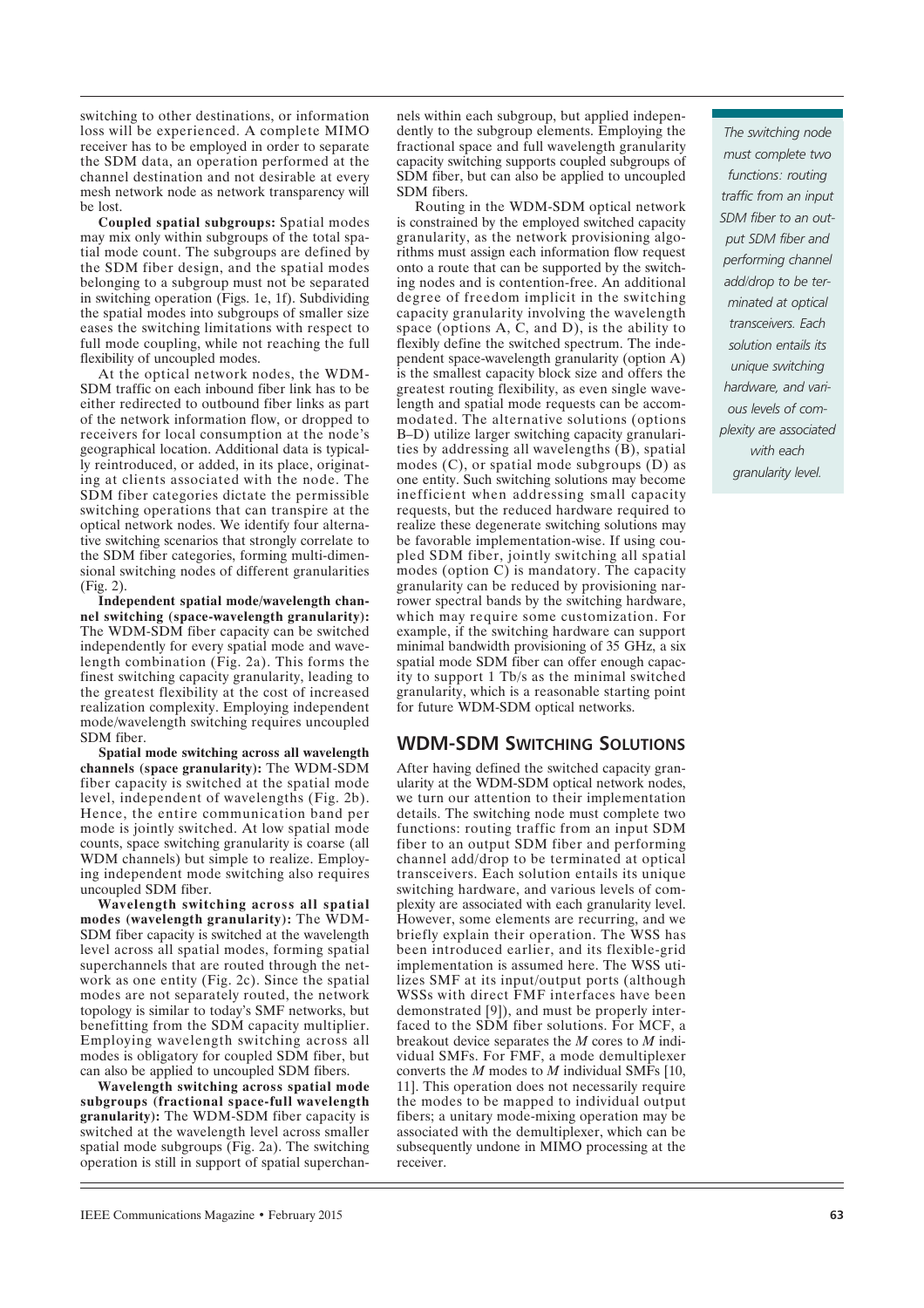

**Figure 3.** Implementations for independent spatial mode/wavelength channel switching: a) optical cross-connect for full connectivity (only two fiber links shown); b) route-and-select per each spatial mode. North and south side breakouts are identical to the west side breakout.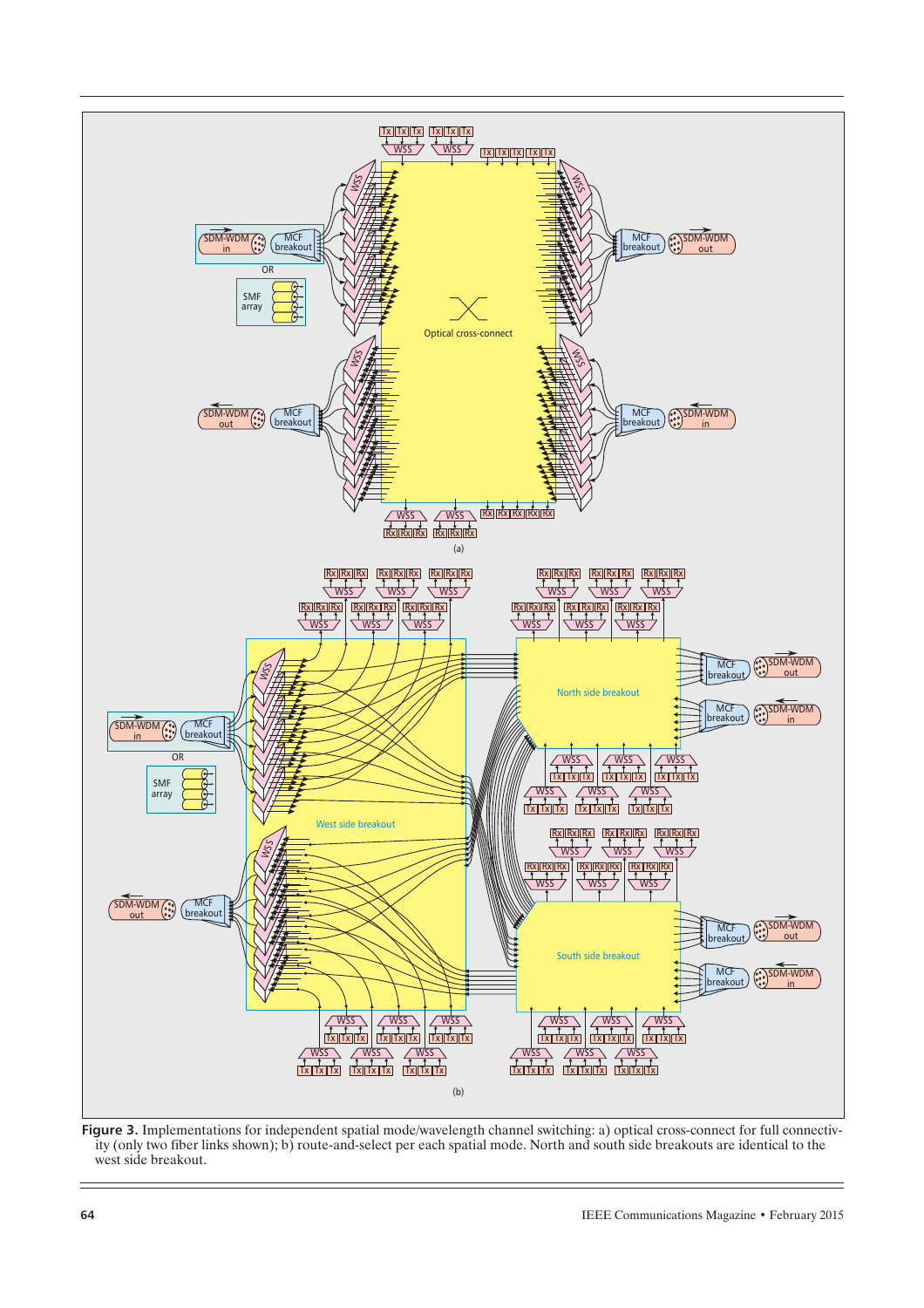

**Figure 4.** Switching node designs for implementing: a) space granularity, routing the entire communication band per spatial mode; b) wavelength granularity, routing all modes per wavelength.

Two possible implementations of independent spatial mode/wavelength channel switching (space-wavelength granularity) offering different levels of flexibility are shown in Fig. 3. The first implementation makes use of a large optical cross-connect (OXC). To interface between the uncoupled SDM fiber solution and the OXC, each independent spatial mode is preprocessed with a  $1 \times K$  WSS. The WSS subdivides the WDM channels on each spatial mode according

to destination, whether to an output SDM fiber (on a particular spatial mode) or to a drop port. On the output side a  $K \times 1$  WSS multiplexes or post-processes the channels onto a spatial mode of the SDM fiber. Single drop channels can be terminated directly at conventional receivers, and multiple drop channels can be further separated with another WSS. This architecture provides full routing flexibility thanks to the OXC, especially wavelength contention by enabling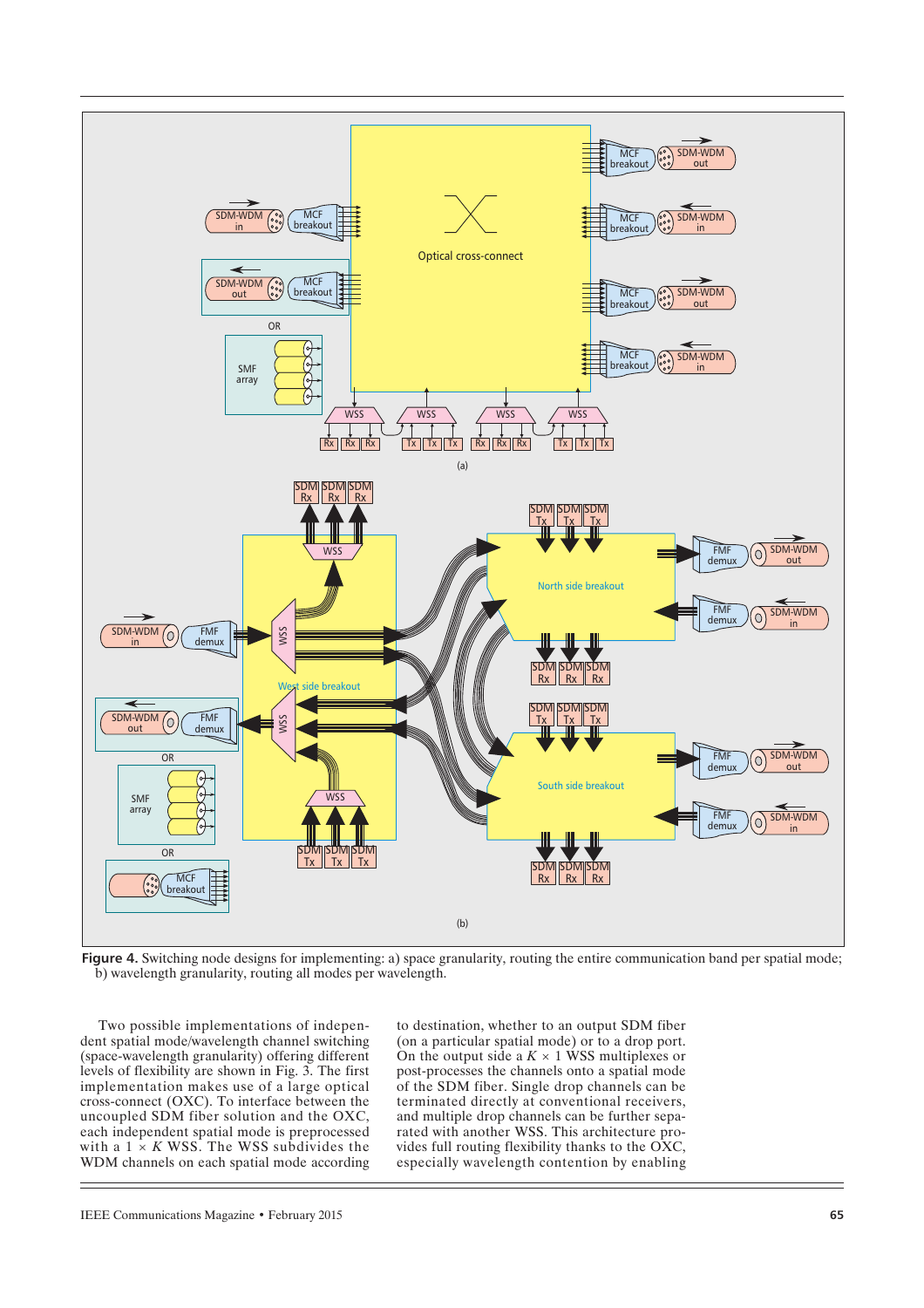

**Figure 5.** Switching node design for implementing hybrid fractional space-full wavelength switching granularity, routing spatial

SDM "lane changes" or routing of a wavelength channel from one spatial channel to another instead of the much harder wavelength conversion solutions proposed for SMF networks. Additionally, the transceiver elements are accessible to all fiber directions (and are further colorless and contentionless), resolving the directional limitation in route-and-select solutions. Having WSS pre- and post-process WDM channels enables flexible bandwidth allocation, and also conserves OXC fiber ports as WDM channels destined to the same direction and able to be routed jointly.

The alternative independent spatial mode/wavelength switching solution eliminates the OXC, which is a costly element and a single point of failure threat. Here, route-and-select switching is performed for each spatial mode independently. Each independent spatial mode is subdivided by a  $1 \times K$  WSS and routed to output fiber destinations (mapped to the same mode on the output fiber, eliminating SDM lane change operation), or to a set of receivers associated with the spatial mode (i.e., directional in both the fiber and mode senses). Hence, eliminating the OXC results in routing constraints.

The biggest disadvantage of the independent space-wavelength granular switching node designs is the amount of hardware required to implement them. Essentially, this entails scaling the WSS count *M*-fold, the same as the capacity increase. Hence, the mesh node cost scales linearly with the capacity gain, which is counter to the value proposition of SDM. We are seeking a sublinear cost increase with capacity to maintain network economics by way of better device and sub-system integration. With independent spacewavelength granular switching this requirement is not met.

Eliminating the WDM switching elements and realizing a space-granular capacity switching design significantly reduces the node hardware and cost (Fig. 4a). An OXC receives all spatial modes along its input ports and switches each mode to an output SDM fiber, thereby completing the routing of the entire optical communication band (all WDM channels carried on a spatial mode) to the output destinations. For the add/drop operation, the OXC can switch the dropped spatial mode to a port where a WSS separates the channels to be detected, and the remaining channels are fed through to a second WSS that combines these channels with additional channels added back into the OXC for output fiber assignment. The WSS count in the node depends on the number of spatial modes allowed to be dropped, with a minimum of one spatial mode per fiber. However, as this number increases, which is required to offer reasonable routing flexibility in a multi-node network, the WSS count can again become prohibitively high.

Alternatively, the wavelength-granular capacity switching design utilizes a recently introduced WSS modification specifically designed for routing of spatial super-channels [12, 13]. The WSS is based on a conventional (SMF-based) highport-count WSS, and is made to operate with all the spatial modes of the input SDM fiber feeding a first subset of the WSS ports. The internal wavelength switching mechanism of the WSS (based on beam steering) steers the set of input ports onto a second subset of the WSS ports. When the ports are arranged in a linear equispaced array, the fiber ports are imaged from the first subset onto the second, switching in parallel all the fibers and hence the entire spatial mode set. This joint-switching WSS can be used to construct the conventional route-and-select architecture of SMF networks, with the *M*-fold parallelism applied across all modes with a single switching module. The routed spatial superchannels traverse a first  $M \times (1 \times K)$  for destination selection and a second  $M \times (K \times 1)$  for combining the wavelength channels to the output SDM fiber. The dropped spatial super-channels are interfaced to SDM transceiver elements where MIMO processing is performed for information extraction in the case where the modes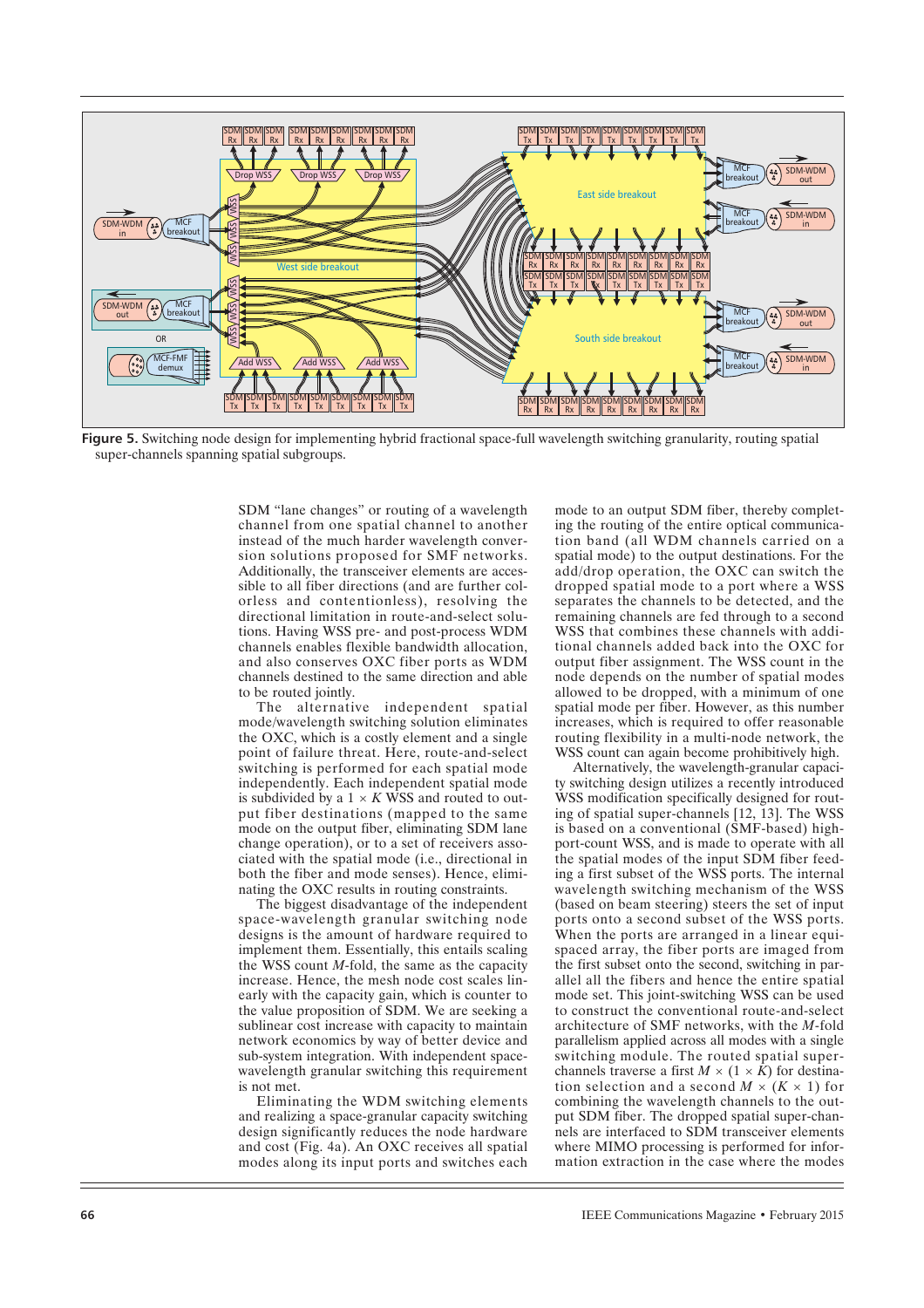|                                     | Space-wavelength<br>granularity                                                                                                                                                                                                                                                           | <b>Space granularity</b>                                                                                                                                                                       | <b>Wavelength granularity</b>                                                                                                                                                                       | <b>Fractional space-full</b><br>wavelength granularity                                                                                                                                                  |
|-------------------------------------|-------------------------------------------------------------------------------------------------------------------------------------------------------------------------------------------------------------------------------------------------------------------------------------------|------------------------------------------------------------------------------------------------------------------------------------------------------------------------------------------------|-----------------------------------------------------------------------------------------------------------------------------------------------------------------------------------------------------|---------------------------------------------------------------------------------------------------------------------------------------------------------------------------------------------------------|
| Minimum<br>switching<br>granularity | Bandwidth of a single<br>WDM channel present at<br>a single spatial mode.                                                                                                                                                                                                                 | Bandwidth of entire optical<br>communication band carried<br>on a single spatial mode.                                                                                                         | Bandwidth of a single WDM<br>channel spanning over all<br>spatial modes.                                                                                                                            | Bandwidth of a single<br>WDM channel over a sub-<br>set of spatial modes.                                                                                                                               |
| Realization                         | With OXC: High-port<br>count OXC and at least<br>2M conventional WSSs<br>per I/O fiber link.<br>Without OXC: 2M con-<br>ventional WSSs per I/O<br>fiber link. 4M if WSSs<br>placed on add/drop.                                                                                           | Moderate port count OXC,<br>and 2 WSSs per mode select-<br>ed for WDM channel<br>add/drop.                                                                                                     | 4 joint switching WSSs per<br>I/O fiber link in route-and-<br>select topology applied to all<br>spatial modes in parallel.                                                                          | $4 \times M/P$ joint switching<br>WSS modules per I/O<br>fiber link.                                                                                                                                    |
| Flexibility                         | With OXC: Each<br>mode/WDM channel<br>independent provisioned<br>and routed. Supports<br>SDM lane change. Single<br>point of failure.<br>Without OXC: Each<br>mode/WDM channel<br>independently provisioned<br>and routed. Spatial mode<br>maintained. Prone to<br>wavelength contention. | The complete optical com-<br>munication band is routed<br>across network. Coarse gran-<br>ularity. If WDM channels<br>need to be extracted from<br>many modes, WSS count<br>quickly escalates. | Each spatial super-channel<br>provisioned across all modes.<br>Susceptible to wavelength<br>contention. Add/drop bound<br>to direction.                                                             | Compromise solution<br>using small SDM groups.<br>More efficient when pro-<br>visioning low-capacity<br>demands.                                                                                        |
| Scaling                             | With OXC: Can quickly<br>escalate to very large<br>port counts. Switching<br>node cost linearly scales<br>with capacity, no price<br>benefit to SDM.                                                                                                                                      | Conventional OXC can sup-<br>port foreseeable mode and<br>fiber counts. OXC is a single<br>point of failure. Pricing<br>favorable but with greater<br>add/drop require more WSS<br>modules.    | Cost roughly independent of<br>SDM count. Inefficient for<br>low-capacity connections<br>due to minimum BW provi-<br>sioned across SDM. Large<br>SDM Rx/Tx are an integration<br>and DSP challenge. | Cost scales as group<br>count. Groups can be<br>turned on as capacity<br>grows, offering a pay-as-<br>you-go alternative. Main-<br>taining small group sizes<br>facilitates MIMO process-<br>ing at Rx. |

**Table 1.** Comparison of WDM-SDM switching alternatives.

are mixed due to mode coupling from the SDM fiber. The scalability of this wavelength-granular solution to high mode counts (tens of modes) is presently undetermined, as joint switching WSSs have limited fiber port counts.

The final variant is a space and wavelength hybrid design, which offers fractional space and full wavelength granular capacity switching (Fig. 5). This switching scenario is matched to an SDM fiber solution offering *M* spatial modes, where the modes can be divided to *M*/*P* independent subgroups, where modes are coupled within the individual subgroups having *P* modes. Each mode group must be switched jointly due to the inherent intra-coupling, but the groups can be switched independent of one another. The switching solution is the basic route-and-select topology applied to each subgroup using modified WSSs that support the joint-switching concept for groups of size  $\dot{P}$ . The solution is replicated *M*/*P* times, matching the subgroup count. This hybrid solution offers finer granularity than switching all modes (wavelength granularity) at a price of increased switching hardware; however, the cost is a fraction (1/*P*) of the capacity gain. While the fractional space-full wavelength solution requires specific forms of SDM fiber, it can also be applied to uncoupled SDM fiber. This switching solution can more effectively address SDM fibers with very high spatial mode counts, provided they are designed according to coupling within grouped modes.

# **CONCLUDING REMARKS ON WDM-SDM OPTICAL NETWORKING**

SDM transmission is a promising solution to the capacity limitation of SMF, but addressing the physical SDM elements of novel fiber types, supporting optical amplifiers, and mode multiplexers, without careful attention to optical networking implications misses an important element of the entire value proposition. In this article we highlight some of the implications of designing a WDM-SDM optical mesh network, concentrating on the switching node designs by which information flows need to be provisioned. We identify four categories of capacity granularities to be provisioned, applied across the space and wavelength domains. Each category can be realized with different optical switching gear at the network node, affecting the realization complexity and cost, flexibility, and scalability. These findings are summarized in Table 1.

It is premature at this early stage to deduce if there is an optimal solution to the WDM-SDM optical network. This has to be assessed for spe